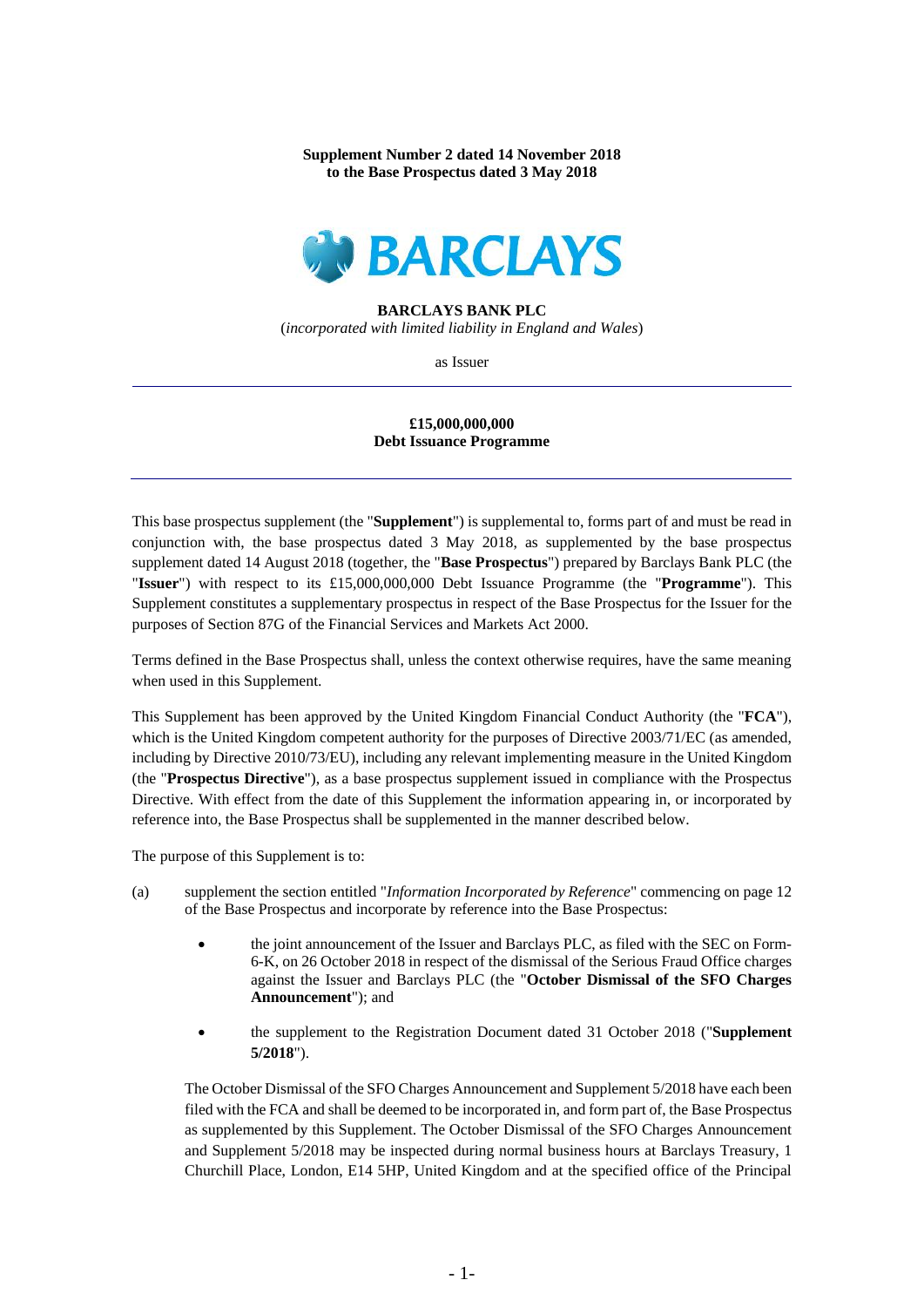Paying Agent, at One Canada Square, London, E14 5AL, United Kingdom during the life of the Notes issued pursuant to the Base Prospectus. They are also available in electronic form at https://www.home.barclays/barclays-investor-relations.html.

(b) replace the information in the section entitled "*Forward-Looking Statements*" commencing on page vi of the Base Prospectus with the following updated information:

"This Base Prospectus and certain documents incorporated by reference herein contain certain forward-looking statements within the meaning of Section 21E of the US Securities Exchange Act of 1934, as amended (the "**Exchange Act**"), and Section 27A of the Securities Act, with respect to the Bank Group. The Issuer cautions readers that no forward-looking statement is a guarantee of future performance and that actual results or other financial condition or performance measures could differ materially from those contained in the forward-looking statements. These forward-looking statements can be identified by the fact that they do not relate only to historical or current facts. Forward-looking statements sometimes use words such as "may", "will", "seek", "continue", "aim", "anticipate", "target", "projected", "expect", "estimate", "intend", "plan", "goal", "believe", "achieve" or other words of similar meaning. Examples of forward-looking statements include, among others, statements or guidance regarding or relating to the Bank Group's future financial position, income growth, assets, impairment charges, provisions, business strategy, capital, leverage and other regulatory ratios, projected levels of growth in the banking and financial markets, projected costs or savings, any commitments and targets, estimates of capital expenditures, plans and objectives for future operations, IFRS 9 impacts and other statements that are not historical fact.

By their nature, forward-looking statements involve risk and uncertainty because they relate to future events and circumstances. These may be affected by changes in legislation, the development of standards and interpretations under International Financial Reporting Standards including the implementation of IFRS 9, evolving practices with regard to the interpretation and application of accounting and regulatory standards, the outcome of current and future legal proceedings and regulatory investigations, future levels of conduct provisions, the policies and actions of governmental and regulatory authorities, geopolitical risks and the impact of competition. In addition, factors including (but not limited to) the following may have an effect: capital, leverage and other regulatory rules applicable to past, current and future periods; the United Kingdom ("**UK**"), the United States ("**U.S.**"), Eurozone and global macroeconomic and business conditions; the effects of any volatility in credit markets; market related risks such as changes in interest rates and foreign exchange rates; effects of changes in valuation of credit market exposures; changes in valuation of issued securities; volatility in capital markets; changes in credit ratings of any entities within the Bank Group or any securities issued by such entities; the potential for one or more countries exiting the Eurozone; instability as a result of the exit by the UK from the European Union that may subsequently result in the UK and globally; and the success of future acquisitions, disposals and other strategic transactions. A number of these influences and factors are beyond the Bank Group's control. As a result, the Bank Group's actual future results and capital and leverage ratios may differ materially from the plans, goals, expectations and guidance set forth in the Bank Group's forward-looking statements. Additional risks and factors which may impact the Bank Group's future financial condition and performance are identified in the Bank Group's filings with the SEC (including, without limitation, in the Joint Annual Report (as defined in the "*Information Incorporated by Reference*" section below)), which are available on the SEC's website at [http://www.sec.gov.](http://www.sec.gov/)

Any forward-looking statements made herein speak only as of the date they are made and it should not be assumed that they have been revised or updated in the light of new information or future events. Except as required by the Prudential Regulation Authority, the Financial Conduct Authority, the London Stock Exchange or applicable law, the Bank Group expressly disclaims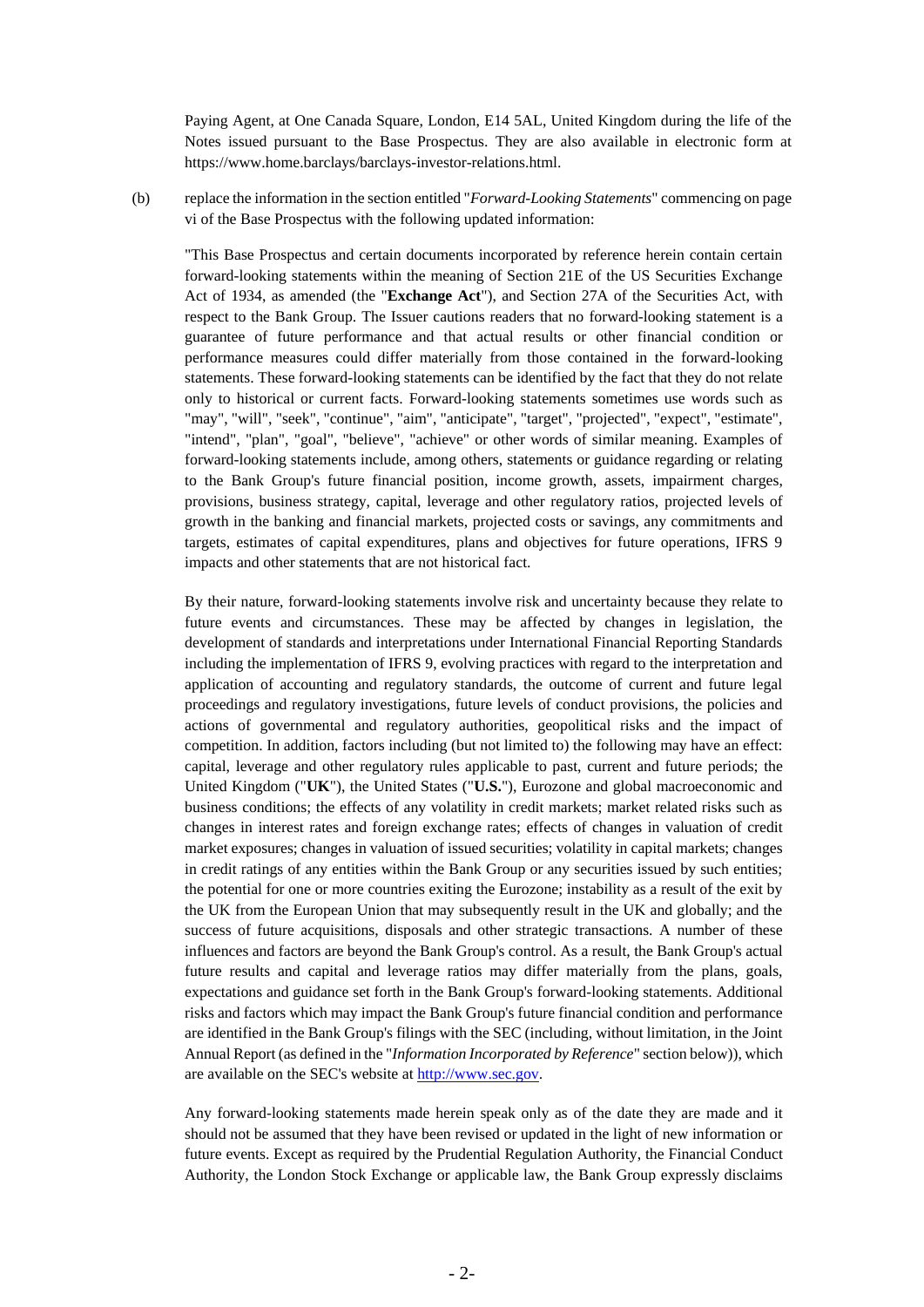any obligation or undertaking to release publicly any updates or revisions to any forward-looking statements contained herein to reflect any change in the Bank Group's expectations with regard thereto or any change in events, conditions or circumstances on which any such statement is based. The reader should, however, consult any additional disclosures that the Bank Group has made or may make in documents it has published or may publish via the Regulatory News Service of the London Stock Exchange and/or has filed or may file with the SEC (as defined below).

Subject to the Bank Group's obligations under the applicable laws and regulations of the UK and the U.S. in relation to disclosure and ongoing information, the Issuer does not undertake any obligation to update publicly or revise any forward looking statements, whether as a result of new information, future events or otherwise.".

(c) replace the information under the section entitled "*The Issuer and the Group"* on page 67 of the Base Prospectus with the following updated information:

"For information in respect of the Issuer and the Group, prospective investors are referred to the section entitled "The Issuer and the Group" on pages 22-24 of the Registration Document, as supplemented by the section entitled "The Issuer and the Group" on pages 1-4 of the supplement to the Registration Document dated 1 May 2018, pages 1-3 of Supplement 2/2018, pages 2-3 of Supplement 3/2018, page 1 of Supplement 4/2018 and page 2 of Supplement 5/2018, each of which are referred to in, and incorporated by reference into, this Base Prospectus as set out in "Information Incorporated by Reference" on page 12 of this Base Prospectus.".